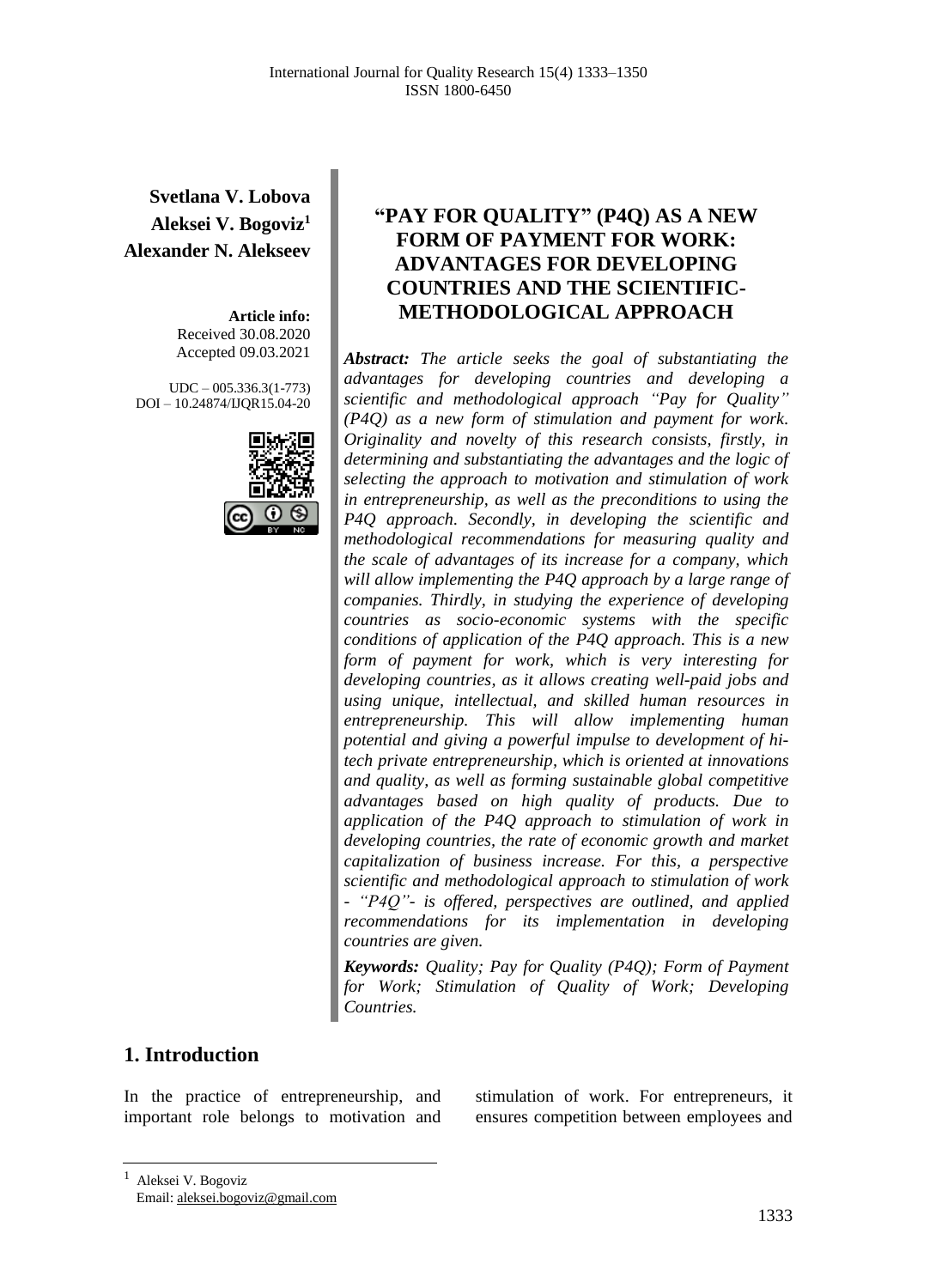

increase of their activity in the direction that is of top-priority for business. Motivation and stimulation of work allows employees to become distinguished as compared to other<br>employees. showing their unique employees, showing their unique capabilities, and realizing their labor potential, thus seeking higher income and career building.

The most popular approach that has been actively used in entrepreneurship in recent decades is "pay for productivity". In this case, a company adopts standards of quality, and employees' wages depend on the number of manufactured similar products. In the innovative economy, a transition from consumer society, which landmark is increase of the volume of consumption of goods and services, to knowledge society and digital society, in which consumers try to purchase unique products, which are created in a the knowledge-intensive and hitech products, and in which products' value is determines by its quality, takes place.

In the most progressive economies, in which developed countries (OECD) dominate, the influence of digitalization and social development led to formation of a new approach, which envisages stimulation of quality ("Pay for Quality", P4Q). This is a new form of payment for work, in which worker is motivated for increase of the manufactured products' quality. The advantages of the new approach include company's achieving sustainable and unique competitive advantages due to continuous development and modernization and supporting high loyalty of consumers due to the fullest satisfaction of their needs.

However, despite these advantages, which are very interesting for modern entrepreneurship, the new approach (P4Q) is applied in a limited circle of large corporations, which pay a lot of attention to motivation and stimulation of work, having whole departments of management and large budgets. P4Q is not yet accessible for a wide circle of companies due to insufficient scientific elaboration and the absence of

universal methodological and applied recommendations for its use. This problem is predetermined by the following research gaps.

1<sup>st</sup> gap: uncertainty of criteria of quality, which determine payment for work during the "P4Q" approach to motivation and stimulation of work. The traditional idea of quality of products as absence of defect is oriented at stability and standards of quality. On the one hand, increase of quality in the P4Q approach envisages creation of additional advantages for consumers, on top of the existing standards. On the other hand, quality could be increased by means of implementing innovations (including, creation of know how) if an employee shows creative activity. In both cases, measuring of quality is complicates and requires a special methodology.

2<sup>nd</sup> gap: complexity of evaluating the scale of advantages for quality in the P4Q approach. In case of fixed quality in the approach that stimulates productivity, a company clearly sees the cost of each product item and could easily evaluate the profit depending on the production volume and determine the preferable bonus for an employee for high productivity. In the P4Q approach, advantages for quality depending on innovations could be various, and it is not easy to evaluate them from the positions of effectiveness. Certain innovations could lead to additional expenditures, but the products might not be of high demand – which will lead to losses. That's why practice-oriented methodological recommendations are required for evaluating the scale of advantages during growth of quality in the P4Q approach.

3<sup>rd</sup> gap: obscureness of the logic of selecting the approach to motivation and stimulation of work by a company. The above two gaps show high complexity of application of the P4Q approach. Thus, this approach might – even with scientific and methodological recommendations – be inaccessible and/or unprofitable for a wide circle of modern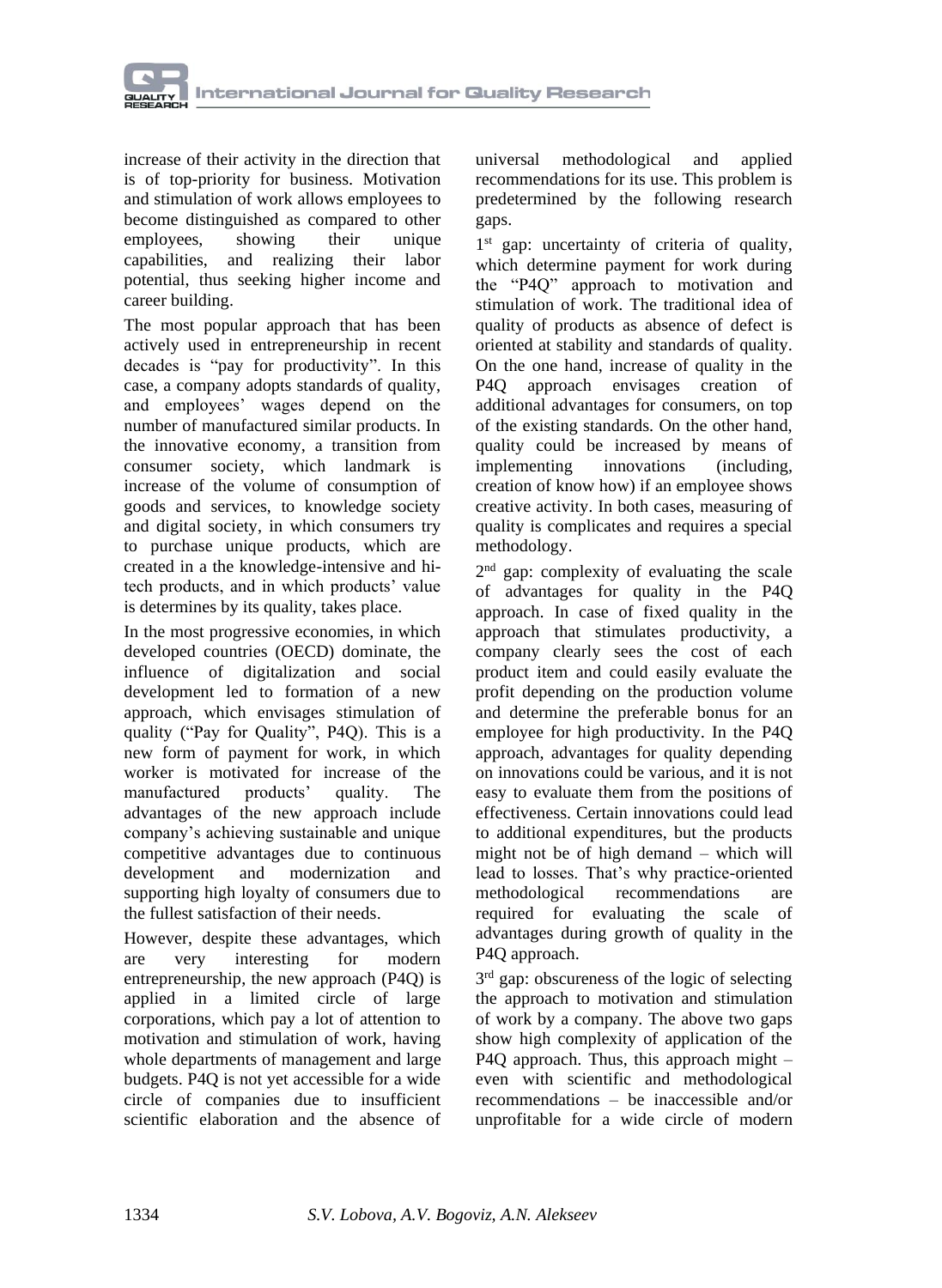

The fourth approach: insufficient elaboration of experience and perspectives of implementing the P4Q approach in developing countries. The innovative economy in developing countries develops slowly (as compared to developed countries). That's why quality of products could have potentially lower value for competitiveness of entrepreneurship. In addition to this, a lower level of digitalization of economy (as compared to developed countries) might reduce companies' capabilities in developing countries in quality control of products that are manufactured by workers. Thus, the specific barriers and opportunities of implementing the P4Q approach in developing countries have to be studied separately from the experience of developed countries.

This paper is to fill these gaps and to substantiate the advantages for developing countries and to develop a scientific and methodological approach "Pay for Quality" (P4Q) as a new form of stimulation and payment for work. Originality and novelty of this research consists, firstly, in determining and substantiating the advantages and the logic of selecting the approach to motivation and stimulation of work in entrepreneurship, as well as the preconditions to using the P4Q approach. Secondly, in developing the scientific and methodological recommendations for measuring quality and the scale of advantages of its increase for a company, which will allow implementing

the P4Q approach by a large range of companies. Thirdly, in studying the experience of developing countries as socioeconomic systems with the specific conditions of application of the P4Q approach.

The work consists of five consecutive parts. Introduction is followed by literature review and materials and methodology. Results include the following parts: 1) "Pay for Quality" (P4Q) as a new form of payment for work as compared to the alternative approaches to motivation and stimulation of work; 2) study of the modern experience and classification of developing countries by the applied approaches to motivation and stimulation of work; 3) analysis of advantages of applying the P4Q approach and the perspectives of optimization of labor stimulation in developing countries; 4) development of the scientific and methodological approach "P4Q" to stimulation of work and overview of the perspectives of its implementation in developing countries. Conclusion is at the end of the paper.

# **2. Literature Review**

Theoretical and applied issues of motivation and stimulation of work in entrepreneurship are studied in the work Savoia et al. (2016). [Vuorensyrjä](https://www.emerald.com/insight/search?q=Matti%20Vuorensyrj%C3%A4) (2018) describe the successful experience of reforming a police department, which led to increase of workforce productivity and evaluation of police work by citizens. [Bratton](https://www.emerald.com/insight/search?q=John%20Bratton) and [Watson, S.](https://www.emerald.com/insight/search?q=Sandra%20Watson) (2018) determine the connection between talent management, emotional work, and the role of line managers in the Scottish hospitality industry.

[Gurmu](https://www.emerald.com/insight/search?q=Argaw%20Tarekegn%20Gurmu) and [Aibinu](https://www.emerald.com/insight/search?q=Ajibade%20Ayodeji%20Aibinu) (2018) perform an overview of managerial practices of increase of workforce productivity in the projects of multi-story buildings construction. Rogovsky and Sims (2003) think that work is a drive of company's success. Ismail (2015) notes large influence of foreign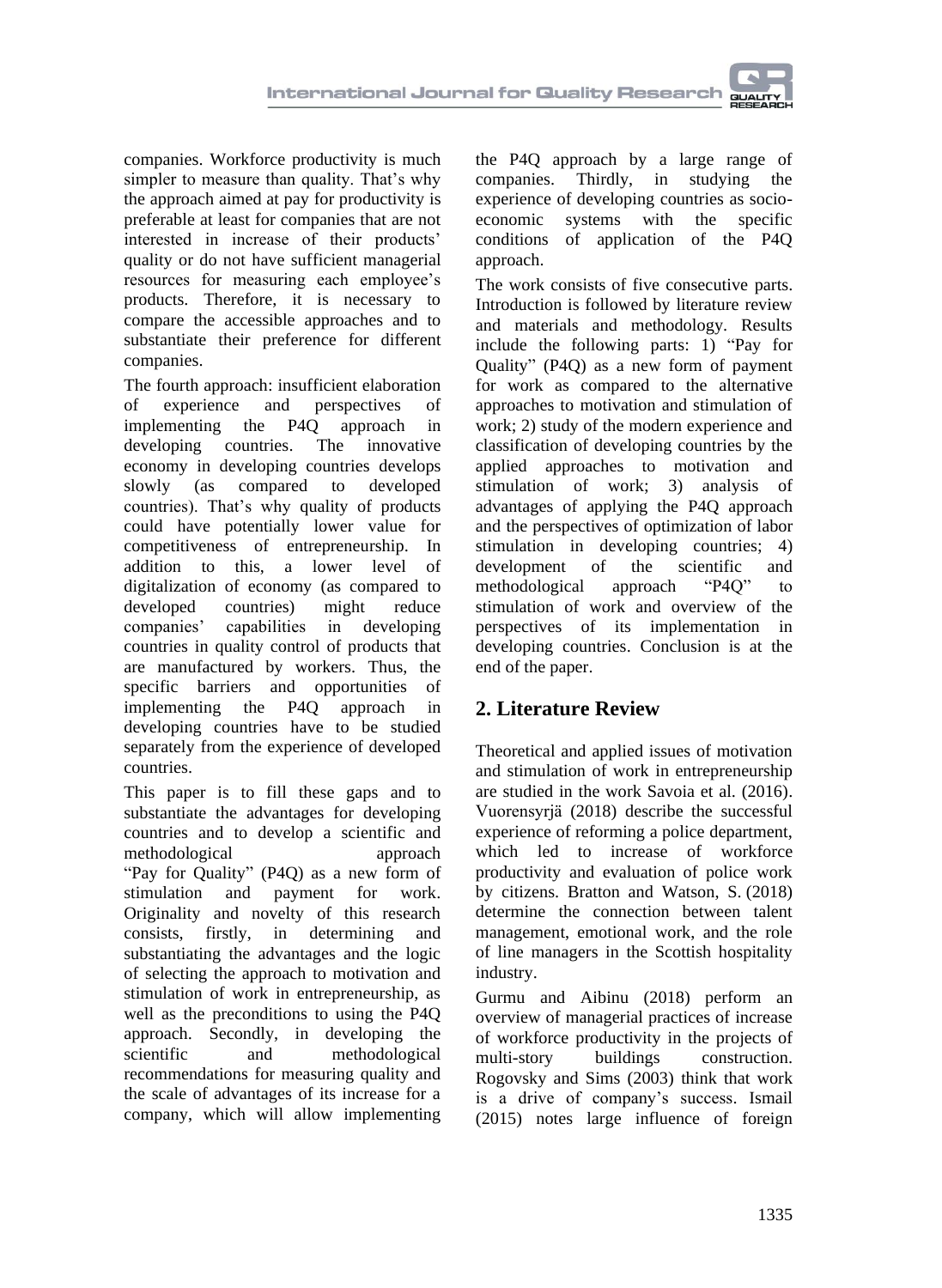

workers on workforce productivity (performing analysis of data at the level of certain companies). Notteboom (2018) points out the influence of the changing requirements of market on the systems of employment in docks of North-Western Europe's sea ports. Shen et al. (2003) develop a model of evaluation of government organizations' effectiveness in conflict management based on a study of HR management departments.

The fundamental provisions of the "Pay for Quality" (P4Q) concept and the experience of its practical implementation in developed countries are presented in the following works. Cavalieri et al. (2017) study the initiatives of stimulating quality increase for medical services and analyze the consequences for policy and requirements to management. Enos and Gyapong (2017) note interconnection between the diversity of board of directors, quality of corporate management, and too large wages of a CEO (based on the data from South Africa).

Hemapriya and Uthayakumar (2020) suggest using a two-stage chain of supplies with an allowable delay of payments with exponential time of execution of order, which includes investments for increase of quality and decrease of time required for execution of orders. Zulkifli and Abdul-Aziz (2018) note the decisive factors of payment for work in Malaysia's production sector. Baydoun and Anwar (2018) distinguish niches of quality of services for Sukuk (performing a study of national obligations in the UAE). Morley et al. (2015) think that talent management is the main issue on the path to increase of products' quality in modern entrepreneurship.

The preconditions to implementing a new approach to stimulation of work in the conditions of the digital economy are reflected in the works Bogoviz et al. (2020), Sergi et al. (2019a) and Sergi et al. (2019b).

The performed literature review has shown that the problem of motivation and stimulation of work in entrepreneurship has

been sufficiently studied at the fundamental, methodological, and empirical levels of economics. However, the existing approaches to stimulation of work are not systematized, which is a gap in the existing scientific knowledge. Another gap is the deficit of practice-oriented scientific and methodological developments in the sphere of application of a new approach to stimulation of work that envisages "Pay for Quality" (P4Q). Other gaps include also poor elaboration of the experience of stimulation of work in developing countries and obscureness of the perspectives of implementing the P4Q approach. This research is to fill these gaps.

## **3. Materials and methodology**

For obtaining the most useful results, the research objects in this paper are developing countries with different stimulation of workforce productivity in entrepreneurship. This will allow determining the general necessity for stimulation of work and the preferable approach to stimulation of work. For this, the data of the "pay and productivity" indicator are used, from The Global Competitiveness Report for 2019, prepared by the World Economic Forum (2020). The data on the selected countries are shown in Figure 1.

As shown in Figure 1, developing countries with strong (e.g., Malaysia) and weak (e.g., Turkey) stimulation of work in in entrepreneurship are distinguished. The following P4Q indicators are used:

- Mean consumption or income per capita (RV), calculated by the World Bank (2020b);
- Happiness index (HI), from the Data Set "Big Data of the Modern Global Economy: Digital Platform for Data Mining – 2020" of the Institute of Scientific Communications (2020);
- Business agility (BA), from the materials of World Digital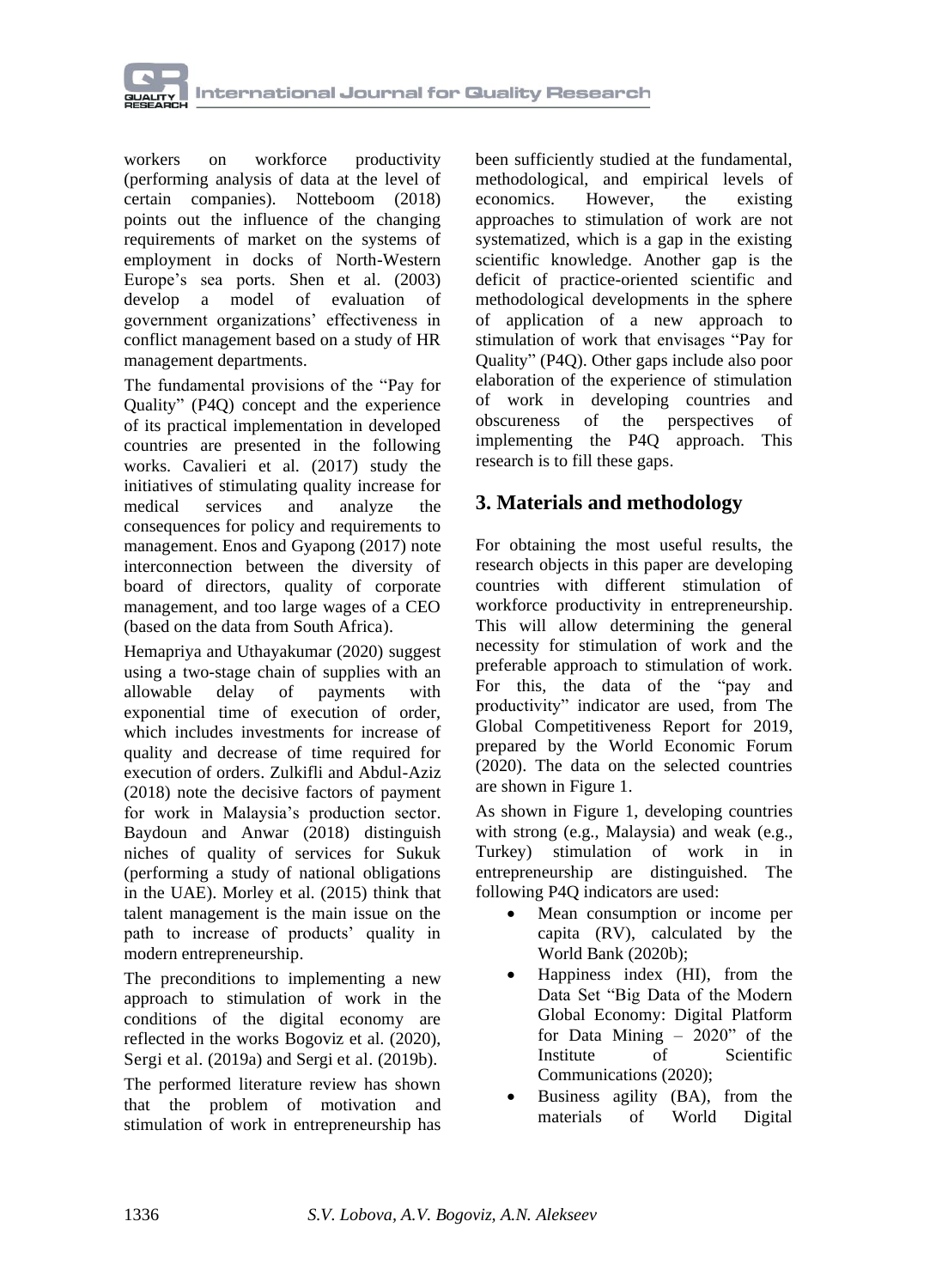

Competitiveness Report 2019, prepared by IMD (2020);

• Innovation index (II), from the Data Set "Big Data of the Modern Global Economy: Digital Platform for Data

Mining – 2020" Institute of Scientific Communications (2020); Hi-technology exports, according to World Bank (2020a).



Developing countries with strong stimulation of workforce productivity in entrepreneurship

Developing countries with weak stimulation of workforce productivity in entrepreneurship

**Figure 1.** Stimulation of workforce productivity (pay and productivity) in entrepreneurship in developing countries in 2020, points 1-100. Source: compiled by the authors based on World Economic Forum (2020).

Correlation analysis is used for determining the dependence of income (mean consumption or income per capita) on quality: happiness index (satisfaction of consumers' needs), business agility (activity of digitalization), innovation index (innovative activity of companies' employees), and share of hi-tech products in the structure of industrial export

(opportunities for export and global competitiveness of products). The research is performed separately for each distinguished category of developing countries.

The consequences of P4Q are determined with the help of calculation of the P4Q index according to the following formula:

$$
\text{Index P4Q=[(HI_{con}/HI_{mid}+BA_{con}/BA_{mid}+II_{con}/II_{mid}+HE_{con}/HE_{mid})/4]/([RV_{con}/RV_{mid}],
$$
\n
$$
\tag{1}
$$

Where: Index P4Q – systemic indicator of activity of stimulating quality of work, measured in shares of 1 (could exceed 1), the higher the better;

con – average value of the indicator in the country;

mid – medium value among all countries of the selection.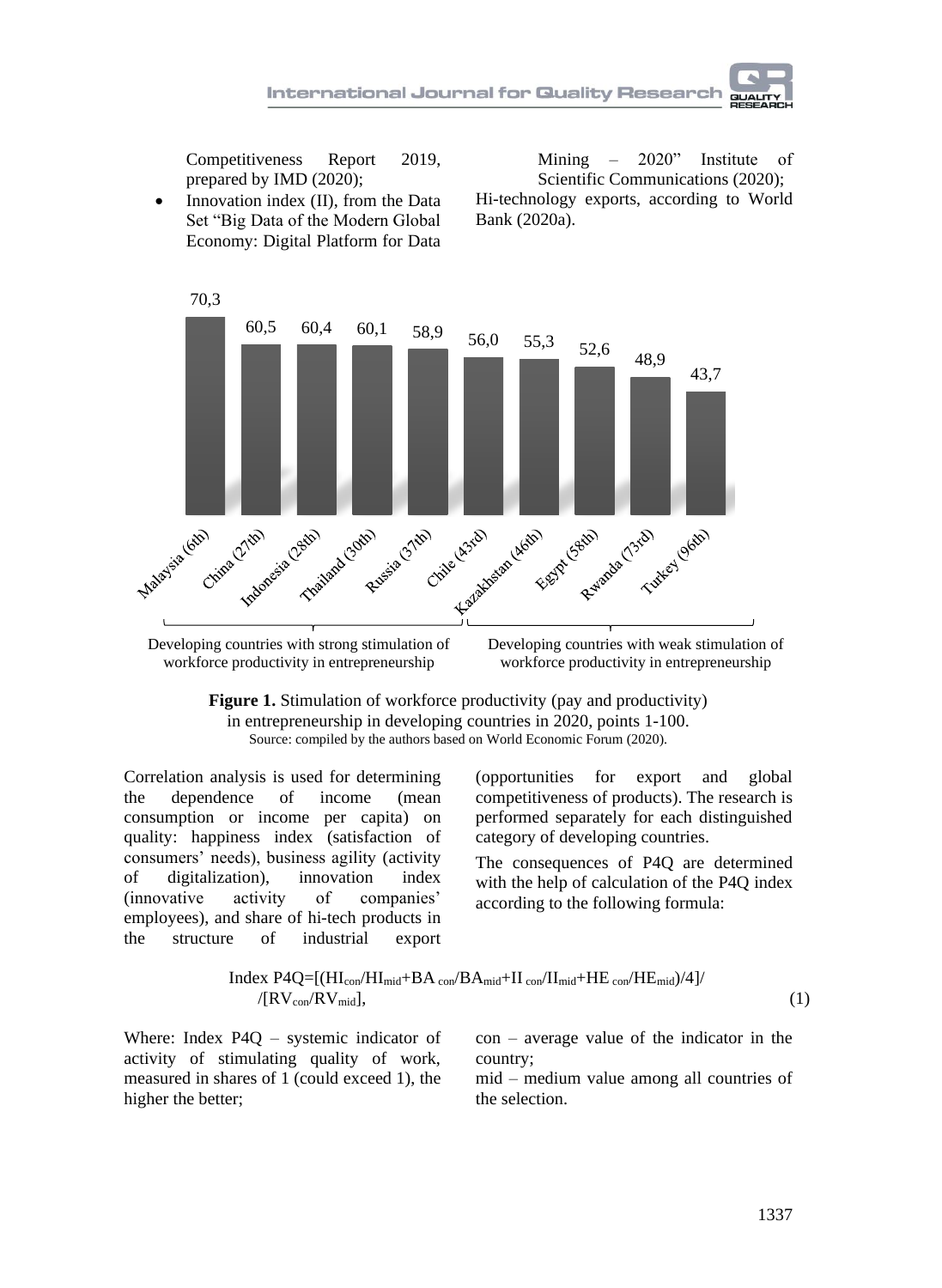

Regression analysis is used for determining – in the whole selection of developing countries – regression dependence on the P4Q index of the following indicators that reflect the expected advantages from stimulation of growth of quality of work:

- Gini coefficient (inequality of incomes), calculated by UNDP (2020) and reflected in Sustainable Development Report 2019 [\(Indicator Profiles\)](https://sdsna.github.io/2019GlobalIndex/2019GlobalIndexIndicatorProfiles.pdf), should decrease (the lower the better);
- Quality of life index, accessible in the Data Set "Big Data of the Modern Global Economy: Digital

Platform for Data Mining – 2020" Institute of Scientific Communications (2020);

- Market capitalization of business, from The Global Competitiveness Report for 2019, by World Economic Forum (2020);
- Rate of economic growth, from the Data Set "Big Data of the Modern Global Economy: Digital Platform for Data Mining – 2020" of the Institute of Scientific Communications (2020).

The data are presented in Table 1.

|  |  |  |  |  | Table 1. Statistics of P4Q in developing countries in 2020. |
|--|--|--|--|--|-------------------------------------------------------------|
|--|--|--|--|--|-------------------------------------------------------------|

|           |            | Indicators of P4Q                                                                                |                              |                                  |                                |                                                        | Consequences of P4Q                                     |                                     |                                 |                               |
|-----------|------------|--------------------------------------------------------------------------------------------------|------------------------------|----------------------------------|--------------------------------|--------------------------------------------------------|---------------------------------------------------------|-------------------------------------|---------------------------------|-------------------------------|
| Category* | Country    | lean consumption or income per capita,<br>\$ per day)<br>PP <sub>2</sub><br>tal population (2011 | Happiness index, points 1-10 | Business agility, positions 1-63 | Innovation index, points 1-100 | High-technology exports (% of<br>manufactured exports) | Gini coefficient adjusted for top income<br>$(1 - 100)$ | Quality of life index, points 1-200 | GDP<br>Market capitalization, % | %<br>Rate of economic growth, |
|           | Malaysia   | 27.9                                                                                             | 5.339                        | 17                               | 42.68                          | 53.0                                                   | 47.9                                                    | 120.39                              | 131.7                           | 4.9                           |
|           | China      | 11.6                                                                                             | 5.191                        | 1                                | 54.82                          | 31.0                                                   | 41.9                                                    | 99.87                               | 70.2                            | 6.0                           |
| strong    | Indonesia  | 6.5                                                                                              | 5.192                        | 21                               | 29.72                          | 8.0                                                    | 50.7                                                    | 101.90                              | 46.0                            | 5.4                           |
|           | Thailand   | 15.4                                                                                             | 6.008                        | 30                               | 38.63                          | 23.0                                                   | 42.1                                                    | 104.54                              | 104.2                           | 3.2                           |
|           | Russia     | 22.2                                                                                             | 5.648                        | 54                               | 37.62                          | 11.0                                                   | 43.8                                                    | 104.05                              | 38.9                            | 1.5                           |
| weak      | Chile      | 25.2                                                                                             | 6.444                        | 50                               | 36.64                          | 7.0                                                    | 53.3                                                    | 123.80                              | 89.8                            | 2.7                           |
|           | Kazakhstan | 11.2                                                                                             | 5.809                        | 15                               | 31.03                          | 28.0                                                   | 41.0                                                    | 85.88                               | 25.4                            | 2.8                           |
|           | Egypt      | 5.2                                                                                              | 4.166                        | $\overline{\phantom{a}}$         | 27.47                          | 2.0                                                    | 49.7                                                    | 85.42                               | 15.5                            | 5.3                           |
|           | Rwanda     | 2.6                                                                                              | 3.334                        | $\overline{\phantom{0}}$         | 27.38                          | 13.0                                                   | 53.3                                                    |                                     | 21.0                            | 7.3                           |
|           | Turkey     | 19.4                                                                                             | 5.373                        | 44                               | 36.95                          | $2.0\,$                                                | 48.4                                                    | 126.46                              | 22.9                            | $3.4\,$                       |

\* Category of developing countries by stimulation of workforce productivity in entrepreneurship.

Source: compiled by the authors based on IMD (2020), Institute of Scientific Communications (2020), UNDP (2020), World Bank (2020a), World Bank (2020b), World Economic Forum (2020).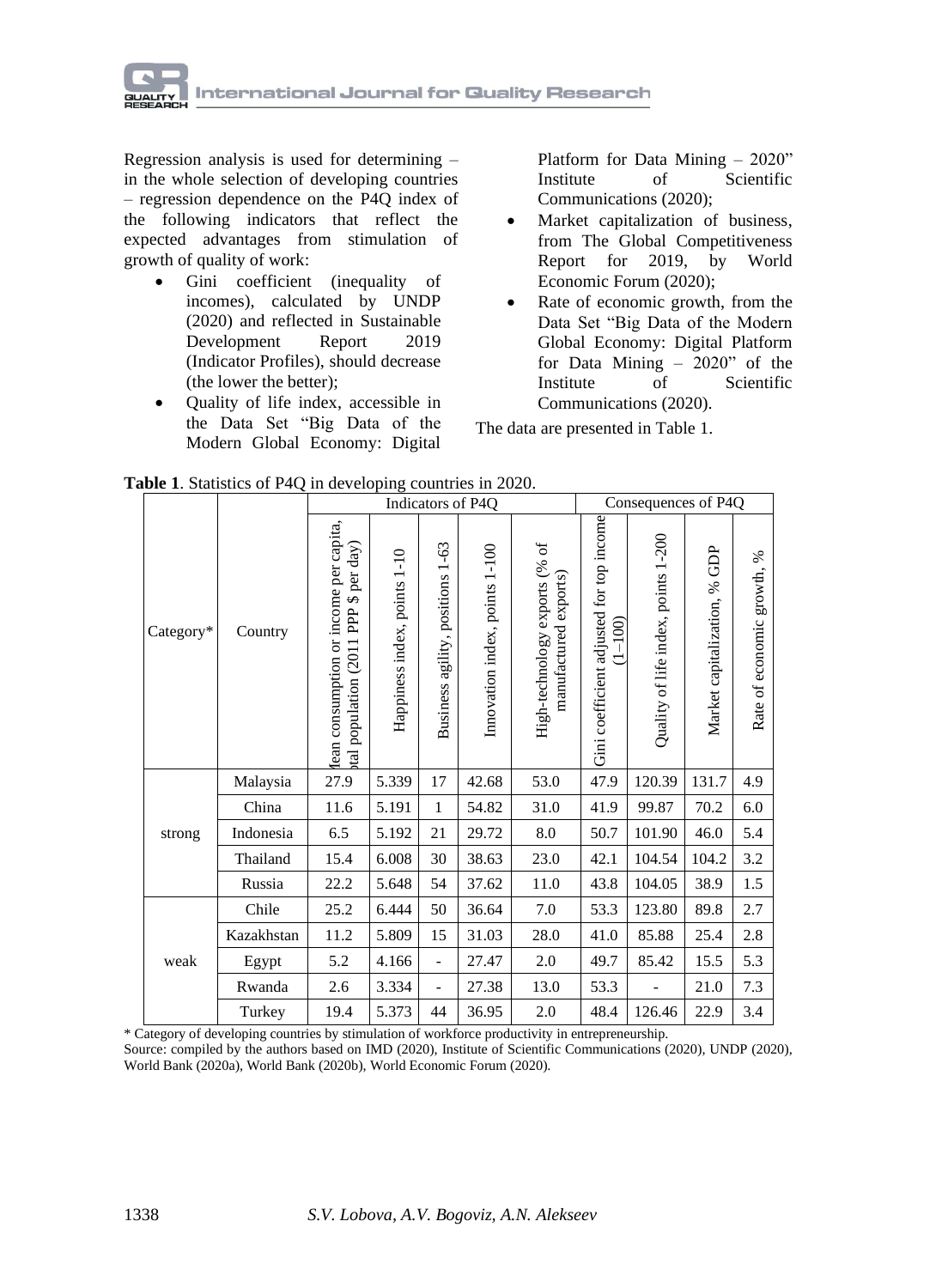### **4. Results**

#### **4.1 "Pay for Quality" (P4Q) as a new form of payment for work as compared to alternative approaches to motivation and stimulation of work**

For determining the specifics of "Pay for Quality" (P4Q) as a new form of payment for work, let us perform its comparative analysis with the alternative approaches to motivation and stimulation of work (Table 2).

As shown in Table 2, there are three approaches to motivation and stimulation of work in entrepreneurship. 1<sup>st</sup> approach: fixed salary (absence of stimulation of work). The basis for determining the volume of payment for work is employee's post – for each post has its own wages. The consequences of application of the approach to motivation and stimulation of work for an employee include confidence in stable salary but absence of opportunities for increase of payment for work.

**Table 2.** Comparative analysis of the approaches to motivation and stimulation of work in entrepreneurship.

| Criterion of comparison                                                                                 |                                                 | Approach to motivation and stimulation of work in entrepreneurship                                     |                                                                                                                    |                                                                                                                           |  |  |
|---------------------------------------------------------------------------------------------------------|-------------------------------------------------|--------------------------------------------------------------------------------------------------------|--------------------------------------------------------------------------------------------------------------------|---------------------------------------------------------------------------------------------------------------------------|--|--|
|                                                                                                         |                                                 | Fixed payment for<br>work                                                                              | Stimulation of<br>productivity ("Pay for<br>productivity")                                                         | Stimulation of quality<br>("Pay for Quality", P4Q)                                                                        |  |  |
| Basis for determining the<br>volume of payment for work                                                 |                                                 | post – each post has<br>its own salary                                                                 | productivity – the more<br>products are<br>manufactured, the higher<br>the payment for work                        | quality $-$ the higher the<br>products' quality, the<br>higher the payment for<br>work                                    |  |  |
| Consequences of application<br>of the approach to motivation<br>and stimulation of work for<br>employee |                                                 | confidence in stable<br>salary but absence of<br>opportunities for<br>increase of payment<br>for labor | high competition, but<br>opportunity for<br>implementing the<br>potential of high<br>productivity<br>demonstration | high competition, but<br>opportunity for<br>implementing creative<br>potential and<br>demonstrating high<br>qualification |  |  |
|                                                                                                         | in the aspect of<br>productivity                | stable productivity                                                                                    | increase of productivity                                                                                           | standard or reduced<br>productivity                                                                                       |  |  |
| Consequences<br>for company                                                                             | in the aspect of<br>standard quality<br>quality |                                                                                                        | standard quality                                                                                                   | growth of quality,<br>implementation of<br>innovations                                                                    |  |  |
| Type of human resources and<br>jobs that is formed based on<br>the approach                             |                                                 | similar,                                                                                               | highly-paid, unique                                                                                                |                                                                                                                           |  |  |
|                                                                                                         |                                                 | interchangeable                                                                                        | highly-efficient                                                                                                   | intellectual, skilled                                                                                                     |  |  |
| Companies for which the<br>approach to motivation and<br>stimulation of work is<br>preferable           |                                                 |                                                                                                        | private entrepreneurship                                                                                           |                                                                                                                           |  |  |
|                                                                                                         |                                                 | state-owned<br>companies                                                                               | conveyor, oriented at<br>"scale effect", based on<br>pricing competitive<br>advantages                             | hi-tech, oriented at<br>innovations and quality,<br>based on non-pricing<br>competitive advantages                        |  |  |

Source: developed and compiled by the authors.

A consequence for a company in the aspect of productivity is stable productivity, and in the aspect of quality– standard quality. Based on this approach, similar and interchangeable human resources and jobs are formed. This approach to motivation and

stimulation of work is preferable for stateowned companies.

2<sup>nd</sup> approach: stimulation of productivity ("Pay for productivity"). In this approach, the basis for determining the volume of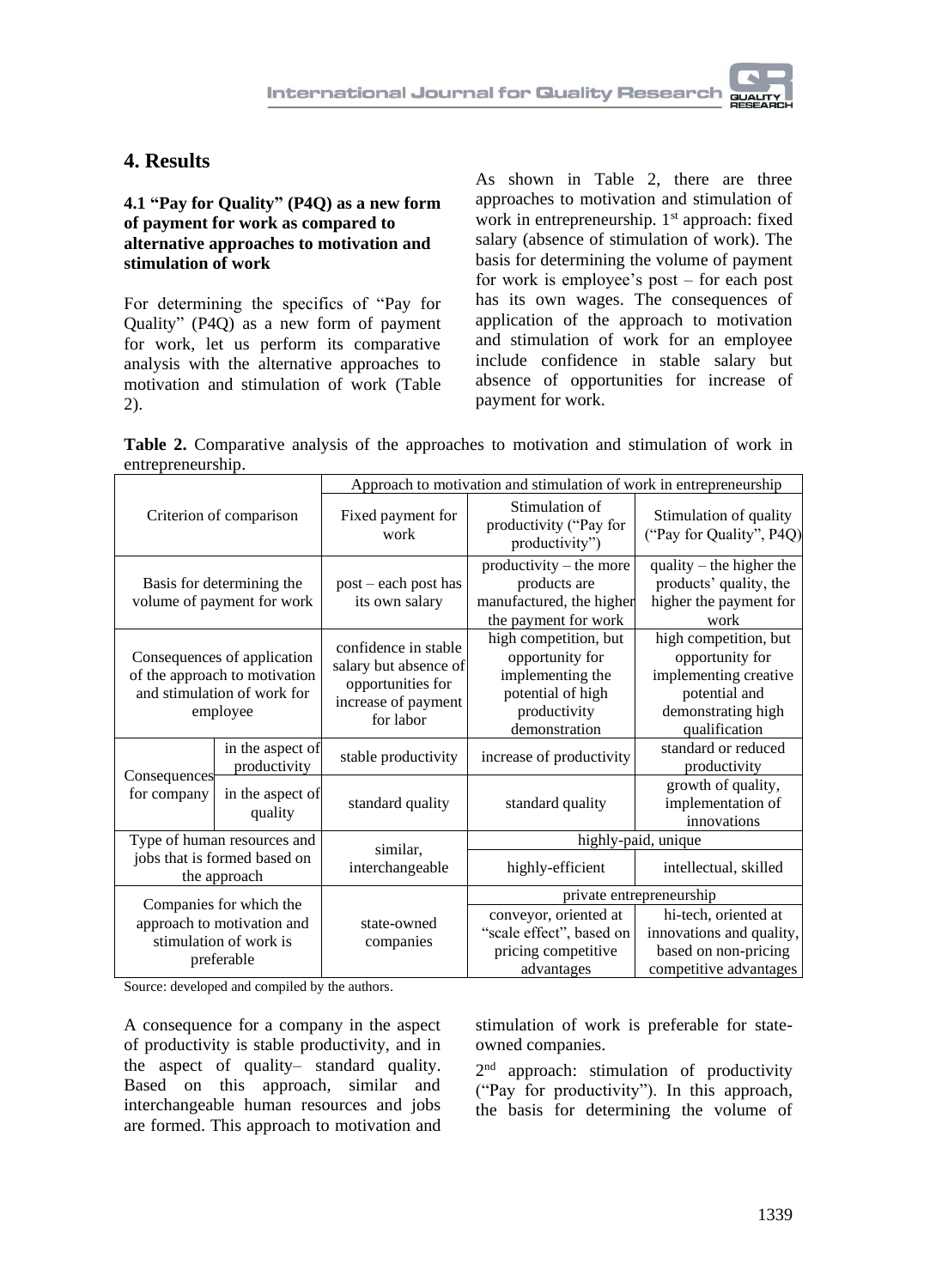

payment for work is productivity – the more products are manufactured, the higher the payment for work. The consequences of application of this approach to motivation and stimulation of work is high competition, but also the possibility to develop the potential of high productivity demonstration.

The consequences for the company include increase of productivity with standard quality. Based on this approach, unique, highly-efficiency, and well-paid human resources and jobs are formed. This approach to motivation and stimulation of work is preferable for private entrepreneurship – conveyor companies that are oriented at "scale effect", based on pricing competitive advantages.

3 rd approach: stimulation of quality ("Pay for Quality", P4Q). The basis for determining the volume of payment for work in this approach is quality  $-$  the higher the quality of products, the higher the payment for work. The consequences of applying this approach to motivation and stimulation of work for an employee include high competition, but also the possibility to

implement the potential and show high qualification.

The consequences for company: standard or reduced productivity with growth of quality and implementation of innovations. Based on this approach, well-paid, unique, intellectual, and skilled human resources and jobs are formed. This approach to motivation and stimulation of work is preferable for hitech private entrepreneurship, which is oriented at innovations and quality, based on non-pricing competitive advantages (innovations, digitalization).

#### **4.2 The modern experience and classification of developing countries by the applied approaches to motivation and stimulation of work**

In order to study the modern experience of motivation and stimulation of work in developing countries, let us use cross correlation between indicators of quality and means income per capita in the countries of the selection in 2020, calculated based on the data from Table 1 (Figure 2).



Developing countries with strong stimulation of workforce productivity in entrepreneurship Developing countries with weak stimulation of workforce productivity in entrepreneurship

**Figure 2.** Correlation between indicators of quality and mean income per capita in developing countries in 2020, %. Source: calculated and compiled by the authors.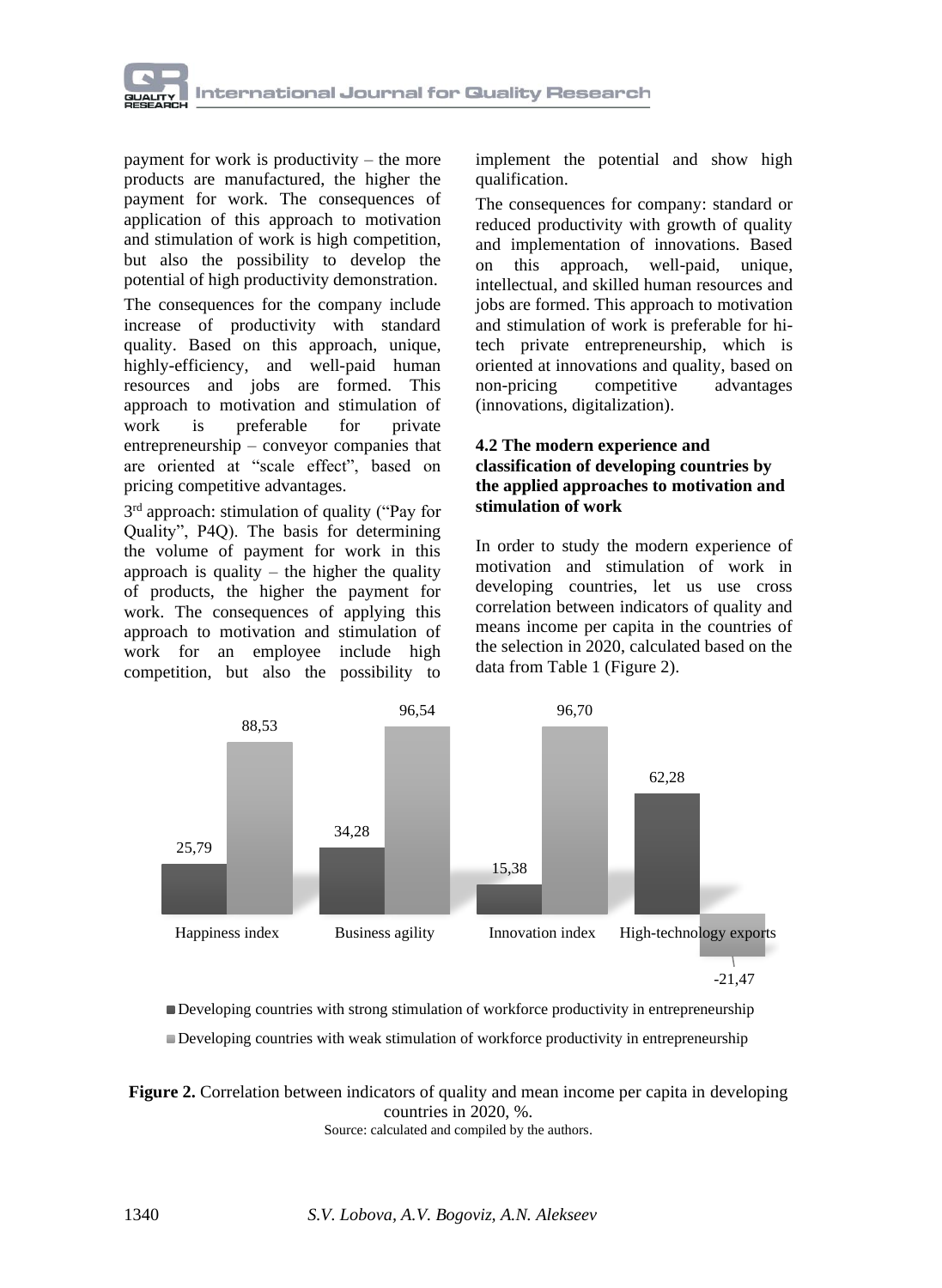

As shown in Figure 2, in developing countries with strong stimulation of workforce productivity in entrepreneurship, correlation between mean consumption or income per capita (RV) and happiness index (HI) is moderate – 25.79%. Correlation between payment for work and business agility (BA) is also moderate (34.28%), which is peculiar also for innovation index (II), the correlation with which equals 15.38%. Correlation with high technology exports is high  $-62.28\%$ .

In developing countries with weak stimulation of workforce productivity in entrepreneurship, correlation between mean consumption or income per capita and happiness index is high –  $88.53\%$ . Correlation between payment for work and business agility is very high (96.54%), which is peculiar also for innovation index, the correlation with which equals 96.70%. Correlation with high technology exports is negative  $-21.47\%$ .

Based on Figure 2, averaged correlation is calculated (Figure 3).

Averaged correlation between





Source: calculated and compiled by the author

As shown in Figure 3, in developing countries on the whole correlation between mean consumption or income per capita and happiness index is moderate – 57.16%. Correlation between payment for work and business agility is high (65.41%); and correlation with innovation index is 56.04%. Correlation with high technology exports in small – 20.40%. Averaged correlation between quality in the unity of all its manifestations with payment for work in developing countries with weak stimulation of workforce productivity is higher (65.07%) than in countries with strong stimulation of workforce productivity (34.43%).

For determining developing countries with a high level of stimulation of quality of work in entrepreneurship, let us calculate – based on the data from Table 1 - the P4Q index in 2020 (Table 3).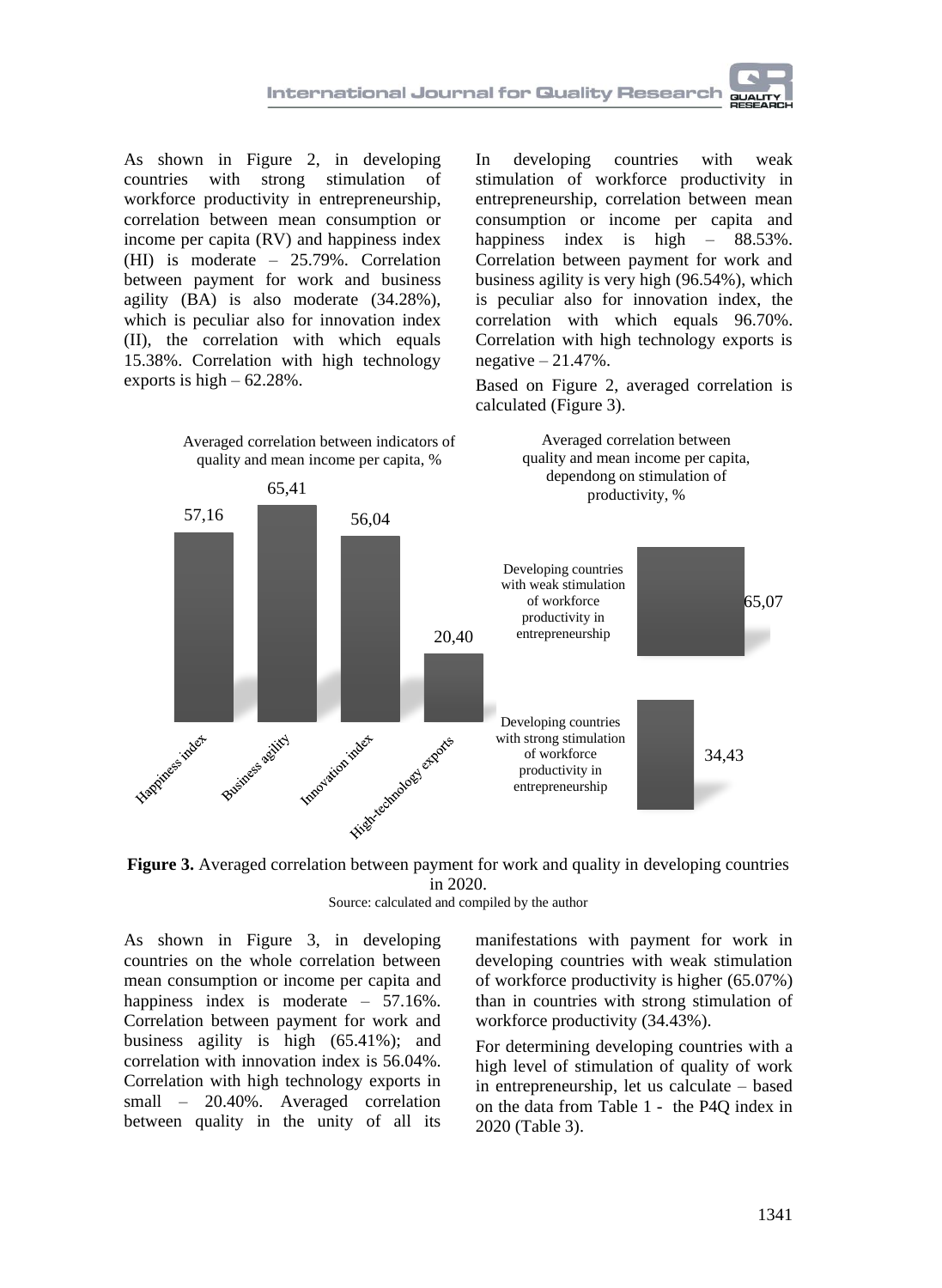

According to the data from Table 3, the highest value of the P4Q index among the countries of the selection is observed in Rwanda (4.00). The practice of stimulation of quality of work in entrepreneurship (P4Q index>1) is popular in China (1.36), Indonesia (1.69), Thailand (1.08), Kazakhstan (1.33), and Egypt (1.57).

In order to classify developing countries by the applied approaches to stimulation of work in 2020, a special scale has been developed for determining the approaches to motivation and stimulation of work in developing countries of the selection (Figure 4).

| Country        | Average<br>consumption/<br>Income per capital<br>$(RV_{con}/RV_{mid})$ | Happiness<br>index<br>$(HI_{con}/HI_{mid})$ | <b>Business</b><br>agility (BA<br>$_{\rm con}/\rm{BA}_{\rm mid}$ | Innovation<br>index (II<br>$_{\rm con}/\rm H_{\rm mid}$ ) | High<br>technology<br>exports (HE<br>$_{\rm con}/\rm HE_{\rm mid}$ ) | $\Sigma/4^*$ | P <sub>4</sub> O<br>index |
|----------------|------------------------------------------------------------------------|---------------------------------------------|------------------------------------------------------------------|-----------------------------------------------------------|----------------------------------------------------------------------|--------------|---------------------------|
| Malaysia       | 1.90                                                                   | 1.02                                        | 0.59                                                             | 1.18                                                      | 2.98                                                                 | 1.44         | 0.76                      |
| China          | 0.79                                                                   | 0.99                                        | 0.03                                                             | 1.51                                                      | 1.74                                                                 | 1.07         | 1.36                      |
| Indonesia      | 0.44                                                                   | 0.99                                        | 0.72                                                             | 0.82                                                      | 0.45                                                                 | 0.75         | 1.69                      |
| Thailand       | 1.05                                                                   | 1.14                                        | 1.03                                                             | 1.06                                                      | 1.29                                                                 | 1.13         | 1.08                      |
| Russia         | 1.51                                                                   | 1.08                                        | 1.86                                                             | 1.04                                                      | 0.62                                                                 | 1.15         | 0.76                      |
| Chile          | 1.71                                                                   | 1.23                                        | 1.72                                                             | 1.01                                                      | 0.39                                                                 | 1.09         | 0.64                      |
| Kazakhstan     | 0.76                                                                   | 1.11                                        | 0.52                                                             | 0.85                                                      | 1.57                                                                 | 1.01         | 1.33                      |
| Egypt          | 0.35                                                                   | 0.79                                        | $\overline{\phantom{a}}$                                         | 0.76                                                      | 0.11                                                                 | 0.55         | 1.57                      |
| Rwanda         | 0.18                                                                   | 0.63                                        | $\overline{\phantom{a}}$                                         | 0.75                                                      | 0.73                                                                 | 0.71         | 4.00                      |
| Turkey         | 1.32                                                                   | 1.02                                        | 1.52                                                             | 1.02                                                      | 0.11                                                                 | 0.92         | 0.70                      |
| Direct average | RV <sub>mid</sub>                                                      | HI <sub>mid</sub>                           | $BA_{mid}$                                                       | $II_{mid}$                                                | $HE_{mid}$                                                           |              |                           |

**Table 3.** Calculation of the P4Q index in developing countries in 2020.

\*  $HI_{con}/HI_{mid}+BA_{con}/BA_{mid}+II_{con}/II_{mid}+HE_{con}/HE_{mid})/4$ Source: calculated and compiled by the authors.

The scale that is presented in Figure 4 envisages classification of developing countries in 2020 by two criteria. Firstly, by the criterion of stimulation of productivity, according to which the value of the indicator "Pay for productivity" in Figure 1 should exceed 56. Secondly, by the criterion of stimulation of quality ("Pay for Quality"), according to which P4Q index in Table 3 should exceed 1.

As a result, four types of developing countries are determined:

> • countries with systemic stimulation of work, in which P&P>56 and, at

the same time, index  $P4Q>1 - e.g.,$ China, Indonesia, and Thailand;

- countries with stimulation of quality of work, in which P&P≤56 and, at the same time, index P4Q>1 – e.g., Rwanda, Kazakhstan, and Egypt;
- countries with stimulation of workforce productivity, in which P&P>56 and, at the same time, index P4Q≤1 – e.g., Malaysia, Russia;

countries with fixed payment for work, in which P&P≤56 and, at the same time, index  $P4Q \le 1 - e.g.,$  Chile, Turkey.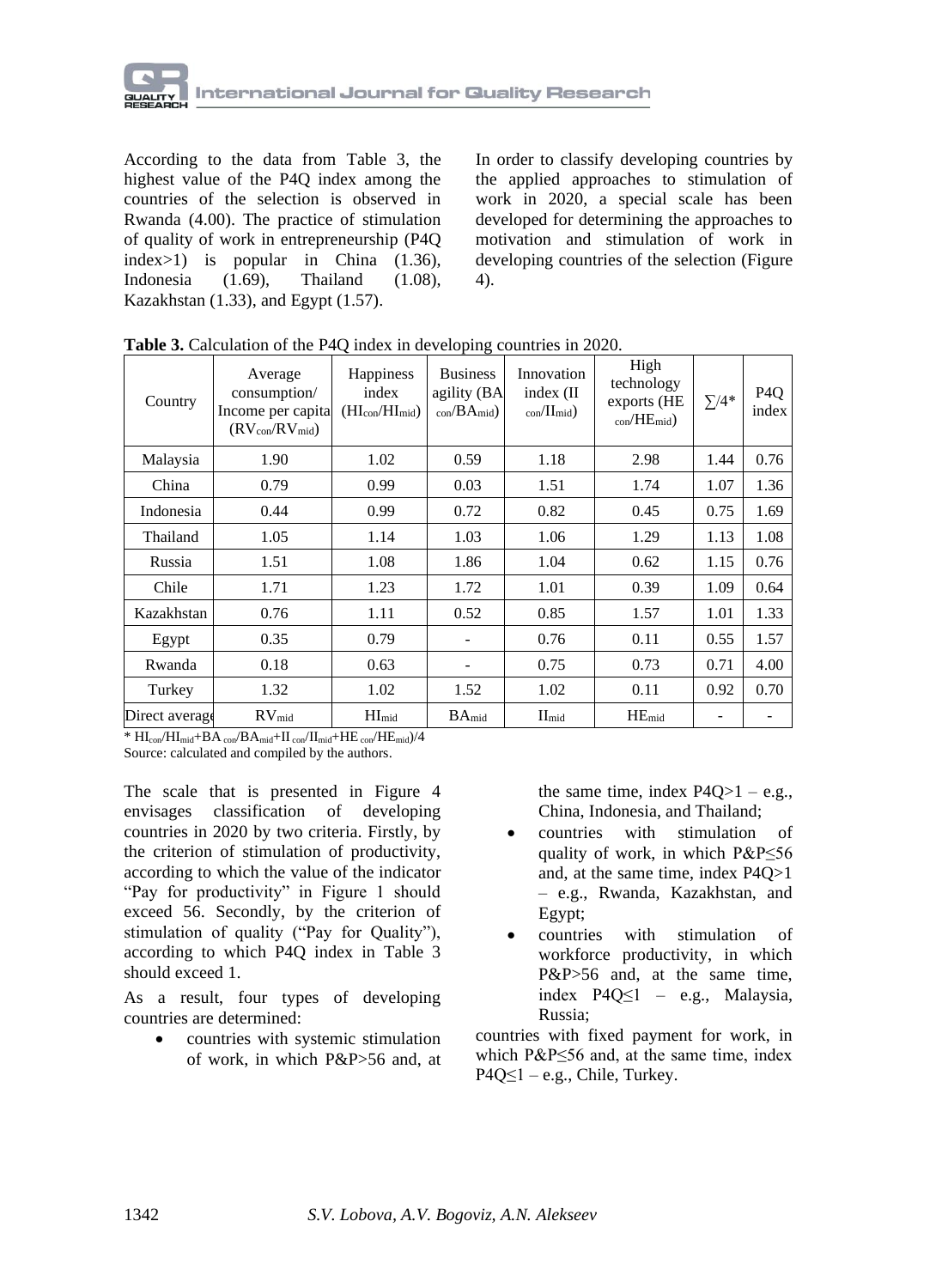

**Figure 4.** Scale for classification of developing countries by the applied approaches to stimulation of work in 2020. Source: developed and compiled by the authors

#### **4.3 Advantages of application of the P4Q approach and the perspectives of optimizing stimulation of work in developing countries**

For determining the advantages of applying the P4Q approach and the perspectives of optimizing stimulation of work in developing countries, let us use the results of correlation analysis, performed based on the data from Table 1, Figure 1, and Table 3 (Figures 5 and 6). For maximum statistical significance and completeness of results, calculations are performed based on the full selection of developing countries.

As shown in regression curves (Figure 5), increase of P4Q index in developing countries in 2020 by 0.1 leads to growth of Gini coefficient (income inequality) by

1.778% (correlation  $-14.10%$ ), decrease of quality of life index by 35.538 points (correlation – 94.14%), decrease of market capitalization of business by 17.411% of GDP (correlation – 18.32%), and increase of economic growth rate by 1.3427% (correlation  $-54.98\%$ ).

Therefore, the P4Q approach to stimulation of work in developing countries in 2020 does not allow reducing income inequality, due to weak influence on it. The P4Q approach does not ensure growth of quality of life either, despite the vivid connection, and does not stimulate the growth of market capitalization, due to weak influence. The most important advantage of the P4Q approach to stimulation of work in developing countries in 2020 is connected to increase of economic growth rate.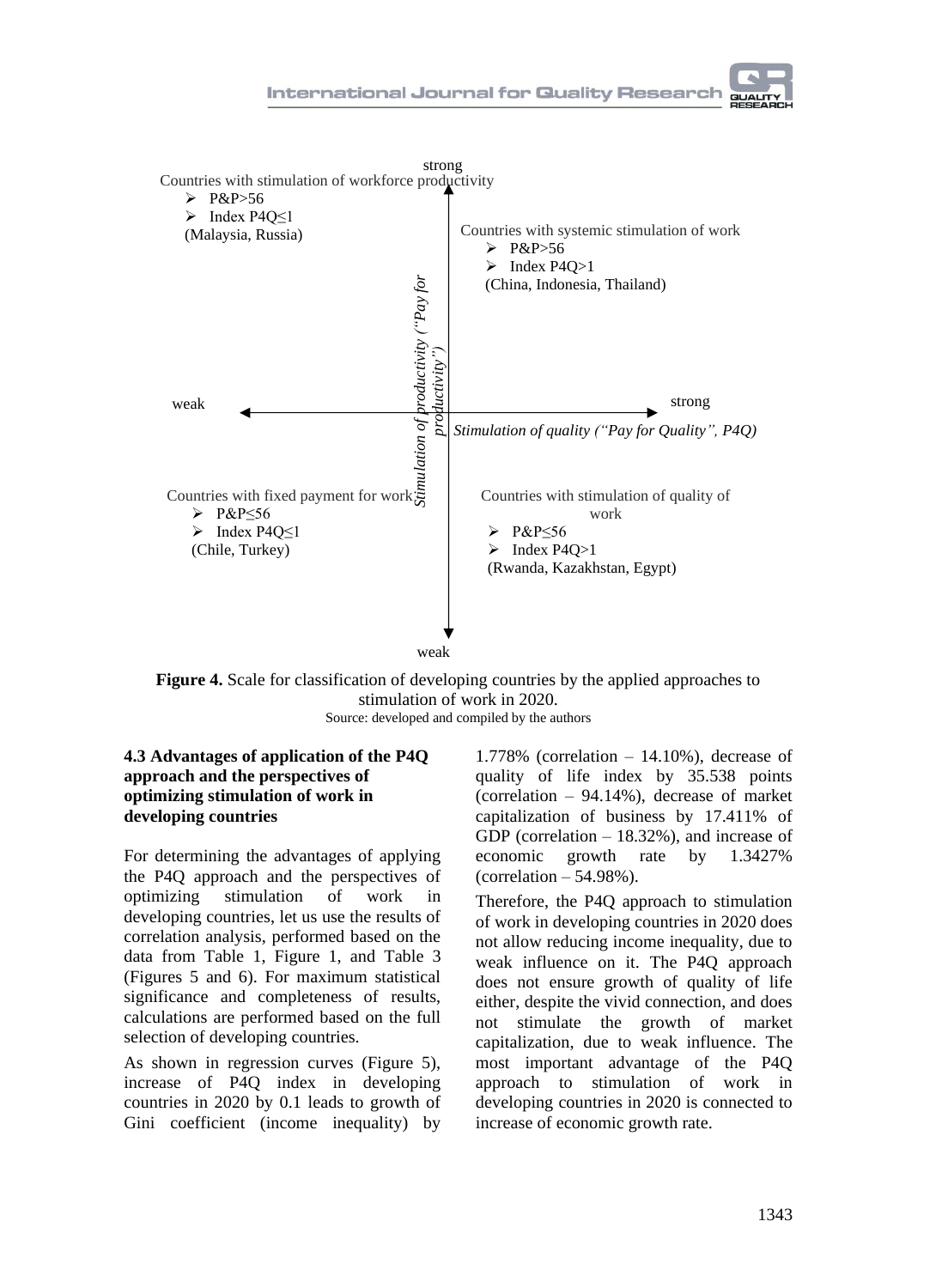

**Figure 5.** Regression curves of dependence of the potential advantages of stimulation of work on P4Q index in developing countries in 2020. Source: calculated and compiled by the authors.

According to the regression curves (Figure 5), increase of the indicator of stimulation of workforce productivity ("Pay and Productivity") in developing countries in 2020 by 1 point leads to decrease of Gini coefficient (income inequality) by 0.1912% (correlation  $-8.79\%$ ), growth of quality of life index by 1.6834 points (correlation – 11.39%), growth of market capitalization of business by 4.3074% of GDP (correlation – 60.49%), and decrease of rate of economic growth by  $0.008\%$  (correlation  $-0.01\%$ ).

Therefore, stimulation of workforce productivity in developing countries in 2020 does not allow reducing income inequality (due to weak influence), does not ensure growth of quality of life (also due to weak

influence), and does not stimulate acceleration of economic growth rate due to almost zero connection with it. Stimulation of workforce productivity in developing countries in 2020 ensures a sustainable advantage of stimulating the growth of market capitalization of business.

Based on the results of regression analysis, it is possible to conclude that each approach to motivation and stimulation of work in entrepreneurship ensures certain advantages for the socio-economic system. Neither approach ensures the growth of quality of population's life, and, therefore, it is not determined by work productivity or quality of sold products. Motivation and stimulation of work do not increase income inequality in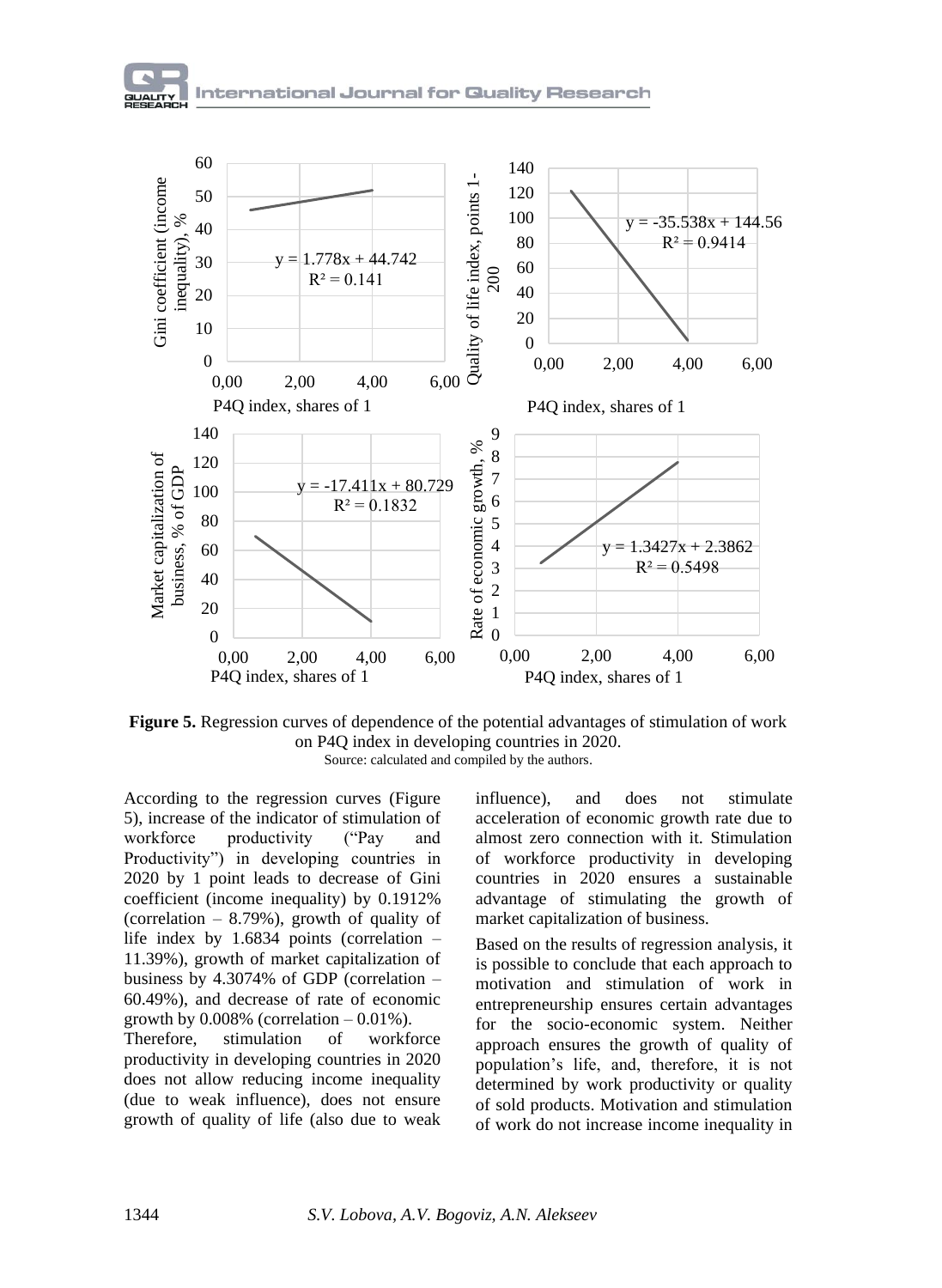society, though they do not lead to its decrease either.

That's why perspectives of optimization of work stimulation in developing countries are connected to increase of market capitalization of business with simultaneous acceleration of economic growth rate. As institutionalization of a new practice of

stimulation of work (P4Q) and a new ratio of the practices of stimulation of work (by the criterion of productivity and the criterion of quality) is possible only in the mid-term, optimization is oriented at the period until 2025. The results of optimization are presented in Table 4.



**Figure 6**. Regression curves of dependence of the potential advantages from stimulation of workforce productivity in developing countries in 2020. Source: calculated and compiled by the authors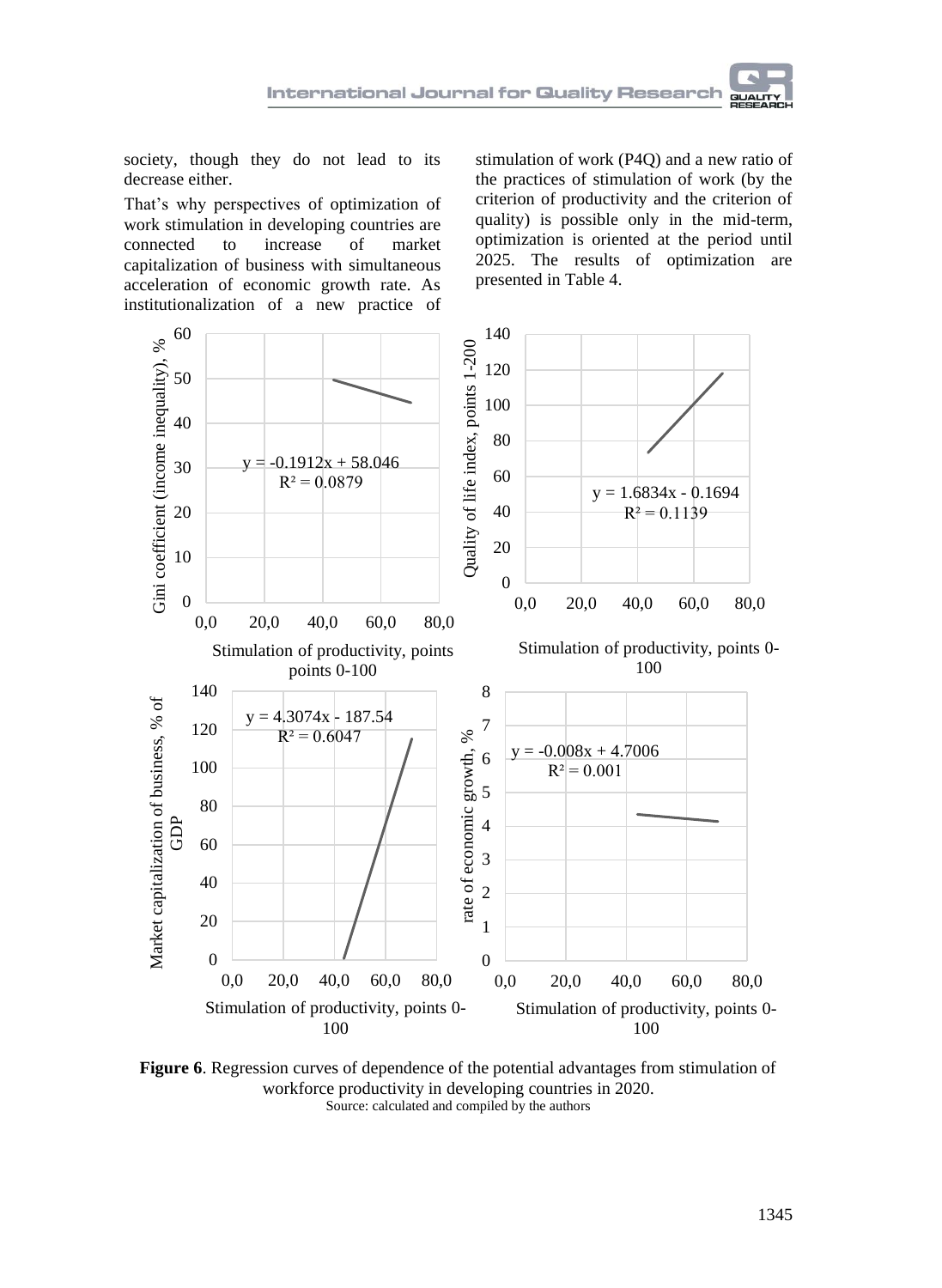| <b>THOIC</b> TO OPERATION OF SUMMARION OF WORK IN GOVOLOPING COMMERCE IN THE POLITICS IN THE 2021. |                      |                   |                   |  |  |  |
|----------------------------------------------------------------------------------------------------|----------------------|-------------------|-------------------|--|--|--|
|                                                                                                    | Average value in the | Optimal value in  | Target growth of  |  |  |  |
| Indicator                                                                                          | selection of         | the selection of  | the value in 2025 |  |  |  |
|                                                                                                    | developing countries | developing        | as compared to    |  |  |  |
|                                                                                                    | in 2020              | countries in 2025 | 2020, %           |  |  |  |
| P4Q index, shares of 1                                                                             | 1.39                 | 2.50              | 80.10             |  |  |  |
| Stimulation of productivity,<br>points $1-100$                                                     | 56.67                | 66.20             | 16.82             |  |  |  |
| Market capitalization of<br>business, % of GDP                                                     | 56.56                | 85.55             | 51.25             |  |  |  |
| Rate of economic growth, %                                                                         | 4.25                 | 6.46              | 52.02             |  |  |  |

**Table 4.** Optimization of stimulation of work in developing countries in the period until 2024.

Source: calculated and compiled by the authors.

As shown in Table 4, for market capitalization of business to grow by 51.25% (up to 85.55% of GDP) and economic growth rate to accelerate by 52.02% (up to 6.46% per year) in developing countries in the period until 2025, P4Q index should be increased from 1.39 in 2020 to 2.50 in 2025 – i.e., by 80.10%. The indicator of stimulation of productivity ("Pay and Productivity") has to grow from 56.67 points in 2020 up to 66.20 points in  $2025 - i.e.,$  by 16.82%.

#### **4.4 The scientific and methodological approach to stimulation of work "P4Q" and an overview of the perspectives of its implementation in developing countries**

Here we develop a scientific and methodological approach to stimulation of work "P4Q", which is based on the following formula:

$$
B_{P4Q} = Pft*Pbl*Stl,
$$
 (2)

where  $B_{P4O}$  – bonus for en employee for increased quality of products;

Pft – growth of company's profit due to higher quality of products, measured in monetary units (e.g., USD);

Pbl – probability of factual achievement of growth of profit due to higher quality of products, determined by the expert method, depending on the value of the advantages of quality for consumers and the expected demand (possibilities of sales), measured in per cent;

Stl – share of additional profit, which company is ready to share with an employee – spend it for stimulating the work – measured in per cent.

According to formula (2), bonus for an employee for increased quality of products is determined based on growth of company's profit due to higher quality of products in view of the probability of factual achievement of growth of profit due to higher quality of products, determined by the expert method depending on the value of the advantages of quality for consumers and expected demand (possibilities of sales), as well as in view of the share of additional profit that the company is ready to share with employee  $-$  i.e., spend it for stimulation of work.

For example, growth of company's profit due to higher quality of products (Pft) equals USD 100,000. Probability (Pbl) of factual achievement of growth of profit due to higher quality of products, determined by the expert method depending on the value of the advantages of quality for consumers and expected demand (possibilities of sales) is assessed by managers at 75%. Additional profit that the company is ready to share with employee  $-$  i.e., spend for stimulation of work  $(Stl)$  – equals 10%. Thus, bonus for the employee for increased quality of products will constitute: BP4Q=100,000\*0.75\*0.1=7,500 (USD).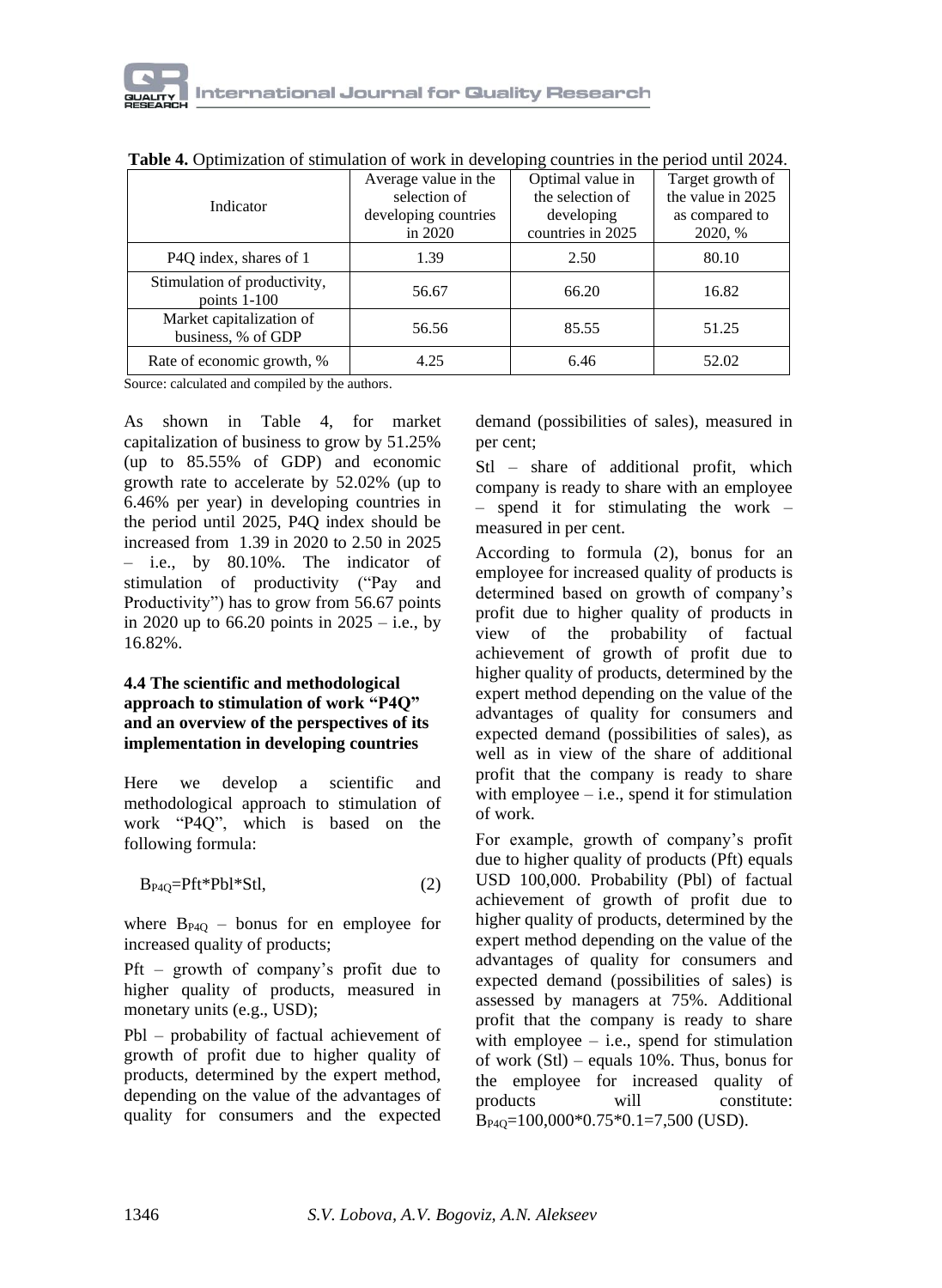The advantage of the offered scientific and methodological approach is evaluation of not quality of products, which is difficult to measure, but its advantages – for consumers and the company. Due to this, evaluation is performed in monetary units, which simplifies the procedure of determining employee's bonus for increased quality of products. However, it is necessary to take into account higher subjectivity and risk of an error during stimulation of work with the P4Q approach, as compared to the approach aimed at stimulation of pay for productivity. An overview of the perspectives of implementing the P4Q practice in developing countries is given in Table 5, which presents the results of SWOT analysis.

| Aspect of the analysis |                       | Result of the analysis in developing countries                                                                                                                                                                                                                                                                                                                              |
|------------------------|-----------------------|-----------------------------------------------------------------------------------------------------------------------------------------------------------------------------------------------------------------------------------------------------------------------------------------------------------------------------------------------------------------------------|
| S                      | Preconditions for P4Q | Progressive society and demanding consumers – growing<br>demand for quality;<br>High level of human capital development and ability to increase<br>the level of quality;<br>Companies' striving to enter world markets, in which<br>competitiveness is determined by quality.                                                                                               |
| W                      | Barriers to P4Q       | Traditional orientation at productivity due to traditional practices<br>of management with insufficient attention to growth of quality (use of<br>standards);<br>Limited opportunities for individual evaluation and control of<br>quality of products that are manufactured by each employee.                                                                              |
| $\Omega$               | Perspectives for P4Q  | Accelerated digitalization and implementation of "smart"<br>technologies of quality assessment in entrepreneurship;<br>Modernization of management practices and transition to<br>emphasis on quality;<br>Development of culture of consumption and state regulation of<br>entrepreneurship, oriented at refusal from standardization and at<br>support for quality growth. |
| T                      | Threats to P4Q        | Slow digitalization of entrepreneurship and impossibility to<br>evaluate individual results from the positions of quality;<br>Preservation of the foundation on the traditional management<br>practices;<br>Negative influence of state and society, which is connected to<br>increase of quality standardization.                                                          |

**Table 5.** SWOT analysis of the P4Q practice in developing countries.

Source: developed and compiled by the authors.

The preconditions to implementing the P4Q practice in developing countries (S) are progressive society and demanding consumers – growing demand for quality, high level of human capital development, and ability for increase of the level of quality, as well as companies' striving for entering world markets, in which competitiveness is determined by quality.

The barriers on the path of dissemination of the P4Q practice in developing countries (W) are traditional orientation at productivity due to traditional practices of management

with insufficient attention to growth of quality (use of standards) and limited opportunities for individual evaluation and control of quality of products that are manufactured by each employee.

The threats to dissemination of the P4Q practice in developing countries (T) include slow digitalization of entrepreneurship and impossibility to evaluate individual results from the positions of quality, preservation of the foundation on the traditional management practices, and negative influence of state and society, which is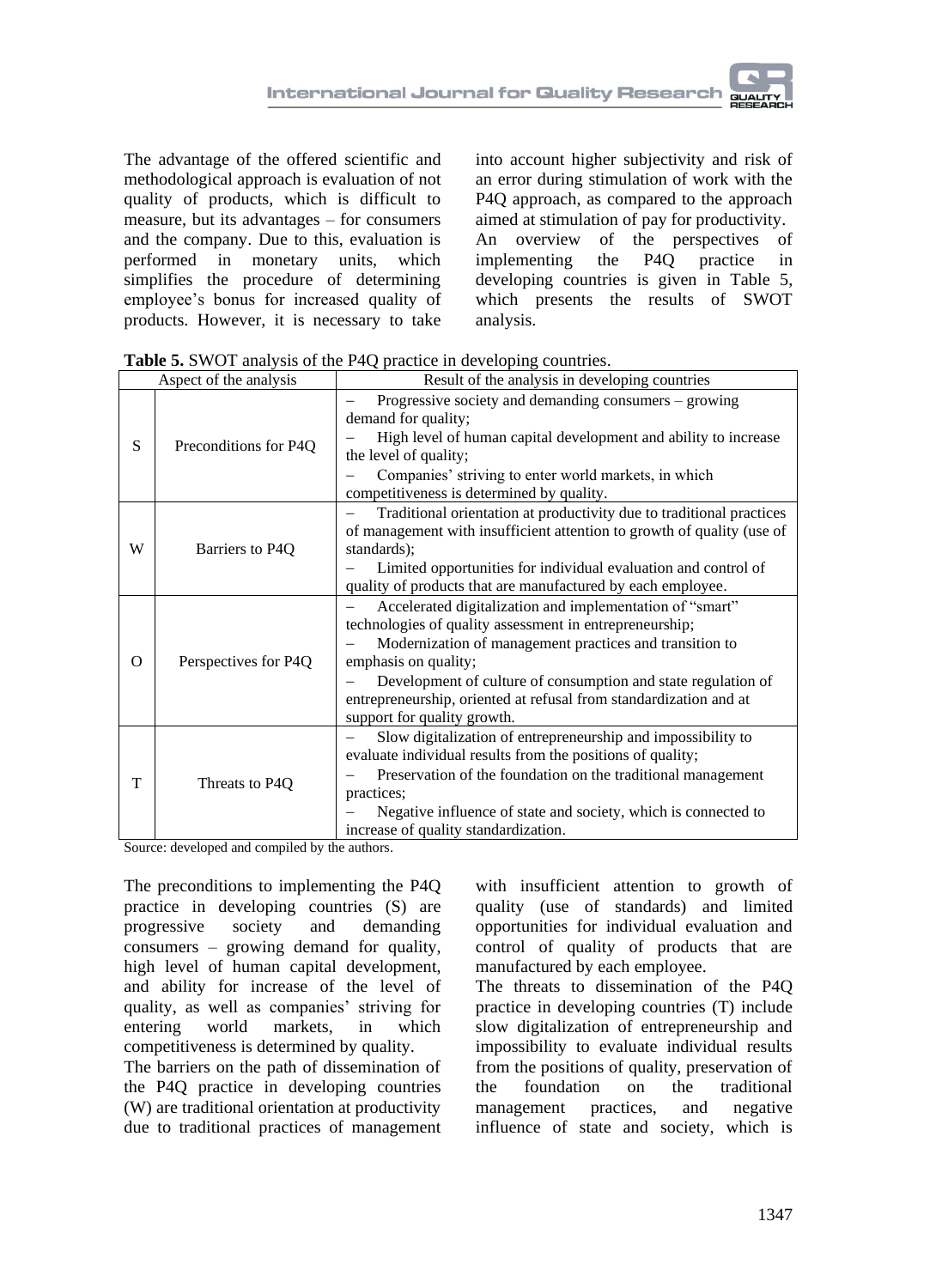

connected to increase of quality standardization

The perspectives of dissemination of the P4Q practice in developing countries (O)

include accelerated digitalization and implementation of "smart" technologies of quality assessment in entrepreneurship, modernization of management practices and transition to emphasis on quality, and development of culture of consumption and state regulation of entrepreneurship, oriented at refusal from standardization and at support for quality growth.

## **5. Conclusion**

It is possible to make the following conclusions. "Pay for Quality" (P4Q) is a new form of payment for work, which is very interesting for developing countries, for it allows creating well-paid jobs and using unique, intellectual, and skilled human resources in entrepreneurship. This will allow developing human potential and giving a powerful impulse to development of hitech private entrepreneurship, which is oriented at innovations and quality, and forming sustainable global competitive advantages based on high quality of products.

In developing countries on the whole, stimulation of work is very popular, and different approaches are used. Pay for productivity dominates in Malaysia and Russia; stimulation of quality is popular in Rwanda, Kazakhstan, and Egypt; stimulation of productivity and quality is used in China, Indonesia, and Thailand. However, stimulation of work is not popular in Chile and Turkey. During application of the P4Q

approach to stimulation of work in developing countries, the following aspects are taken into account: satisfaction of consumers (correlation with happiness index – 57.16%), digitalization (correlation with business agility  $-65.41\%$ ), and innovative activity (correlation with innovation index – 56.04%). Global competitiveness high technology exports have weak influence on payment for work (correlation – 20.40%).

Due to application of the P4Q approach to stimulation of work in developing countries, the rate of economic growth and market capitalization of business grow. According to the results of optimization, in the period until 2025 in developing countries P4Q index is to be increased by 80.10%. The indicator of stimulation of productivity ("Pay and Productivity") should grow by 16.82%. This will allow increasing market capitalization of business by 51.25% and accelerating the rate of economic growth by 52.02%. For this, a perspective scientific and methodological approach to stimulation of work "P4Q" is offered, the perspectives are outlines, and the applied recommendations for implementing it in developing countries are offered.

The results of the performed research allow substantiating and forming the scientific and methodological basis for wider dissemination of the P4Q approach to stimulation of work in entrepreneurship in developing countries. The obtained conclusions and recommendations could be useful also for developed countries. Their experience could be used for specifying the P4Q concept – which should be done in further works.

### **References:**

Baydoun, N., & Anwar, S. A. (2018). Carving a service quality niche for Sukuk: a case study of National Bonds in the UAE. *Journal for Global Business Advancement, 11*(3), 351-375.

Bogoviz A. V., Lobova S. V., & Alekseev A. N. (2020). Current state and future prospects of hydro energy in Russia. *International Journal of Energy Economics and Policy, 10*(3), 482- 488.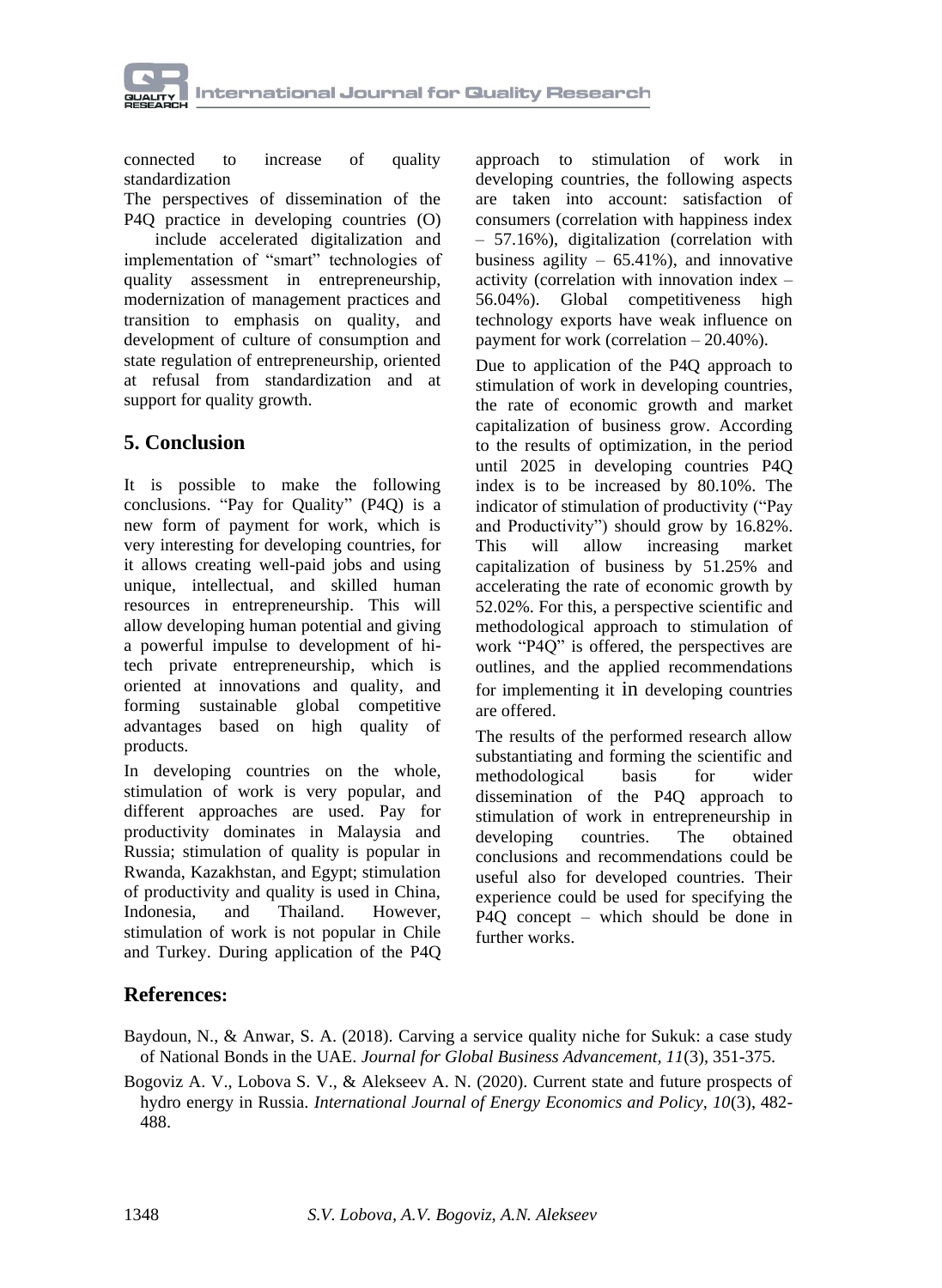- [Bratton, J.,](https://www.emerald.com/insight/search?q=John%20Bratton) & [Watson, S.](https://www.emerald.com/insight/search?q=Sandra%20Watson) (2018). Talent management, emotional labour and the role of line managers in the Scottish hospitality industry: A roundtable discussion. *[Worldwide](https://www.emerald.com/insight/publication/issn/1755-4217)  [Hospitality and Tourism Themes,](https://www.emerald.com/insight/publication/issn/1755-4217) 10*(1), 57-68. [https://doi.org/10.1108/WHATT-10-2017-](https://doi.org/10.1108/WHATT-10-2017-0063) [0063](https://doi.org/10.1108/WHATT-10-2017-0063)
- Cavalieri, M., Catalfo, P., & Ferrante, L. (2017). Quality-enhancing incentive initiatives for hospital care: policy implications and management requirements. *International Journal of Public Policy, 13*(6), 383-404. https://doi.org/10.1504/IJPP.2017.087885
- Enos, B. K., & Gyapong, E. (2017). Board diversity, corporate governance quality and excess CEO pay: evidence from South Africa. *International Journal of Corporate Governance, 8*(3- 4), 175-204.
- [Gurmu, A.](https://www.emerald.com/insight/search?q=Argaw%20Tarekegn%20Gurmu) T., & [Aibinu, A.](https://www.emerald.com/insight/search?q=Ajibade%20Ayodeji%20Aibinu) A. (2018). Survey of management practices enhancing labor productivity in multi-storey building construction projects. *[International Journal of](https://www.emerald.com/insight/publication/issn/1741-0401)  [Productivity and Performance Management,](https://www.emerald.com/insight/publication/issn/1741-0401) 67*(4), 717-735. [https://doi.org/10.1108/IJPPM-](https://doi.org/10.1108/IJPPM-02-2017-0032)[02-2017-0032](https://doi.org/10.1108/IJPPM-02-2017-0032)
- Hemapriya, S., & Uthayakumar, R. (2020). Two echelon supply chain with permissible delay in payments under exponential lead time involving investment for quality improvement and ordering cost reduction. *International Journal of Services and Operations Management, 36*(3), 271-302.
- IMD (2020). *World Digital Competitiveness Ranking 2019.* [Retrieved from:](file:///D:/Рабочие%20документы/Работа/2020/+++Сводный%20список%20статей%20для%20Качества%20(29.6.20)/Список%20на%202020-2021%20(АВ)%20(3.7.20)/Статья%201%20по%20Гранту/Retrieved%20from:) [https://www.imd.org/wcc/world-competitiveness-center-rankings/world-digital](https://www.imd.org/wcc/world-competitiveness-center-rankings/world-digital-competitiveness-rankings-2019/)[competitiveness-rankings-2019/](https://www.imd.org/wcc/world-competitiveness-center-rankings/world-digital-competitiveness-rankings-2019/) (data accessed: 17.08.2020).
- Institute of Scientific Communications (2020). *Data Set "Big Data of the Modern Global Economy: Digital Platform for Data Mining – 2020".* Retrieved from: <https://www.archilab.online/en/data/data-set-on-the-world-economy/sounting-data-set> (data accessed: 17.08.2020).
- Ismail, R. (2015). Impact of foreign workers on labour productivity: analysis of firm level data. *International Journal of Productivity and Quality Management, 16*(1), 36-53.
- Morley, M. J., Scullion, H., Collings, D. G., & Schuler, R. S. (2015). Talent management: a capital question. *European Journal of International Management, 9*(1), 1-8.
- Notteboom, T. E. (2018). The impact of changing market requirements on dock labour employment systems in northwest European seaports. *International Journal of Shipping and Transport Logistics, 10*(4), 429-454.
- Rogovsky, N., & Sims, E. (2003). Labour as a driver of enterprise success. *International Journal of Business Performance Management, 5*(2-3), 154-165.
- Savoia, M., Stefanovic, M., & o Fragassa, C. (2016). Merging technical competences and human resources with the aim at contributing to transform the Adriatic area in a stable hub for a sustainable technological development. *International Journal for Quality Research*, *10*(1) 1-16[. https://doi.org/10.18421/IJQR10.01-00](https://doi.org/10.18421/IJQR10.01-00)
- Sergi, B. S., Popkova, E. G., Bogoviz, A. V., & Litvinova, T. N. (2019a). *Understanding Industry 4.0: AI, the Internet of Things, and the Future of Work.* Bingley, UK: Emerald Publishing Limited.
- Sergi, B. S., Popkova, E. G., Bogoviz, A. V., & Ragulina, J. V. (2019b). Costs and Profits of Technological Growth in Russia. In Bruno S. Sergi (Ed.) *Tech, Smart Cities, and Regional Development in Contemporary Russia* (pp. 41-54). Bingley, UK: Emerald Publishing Limited.